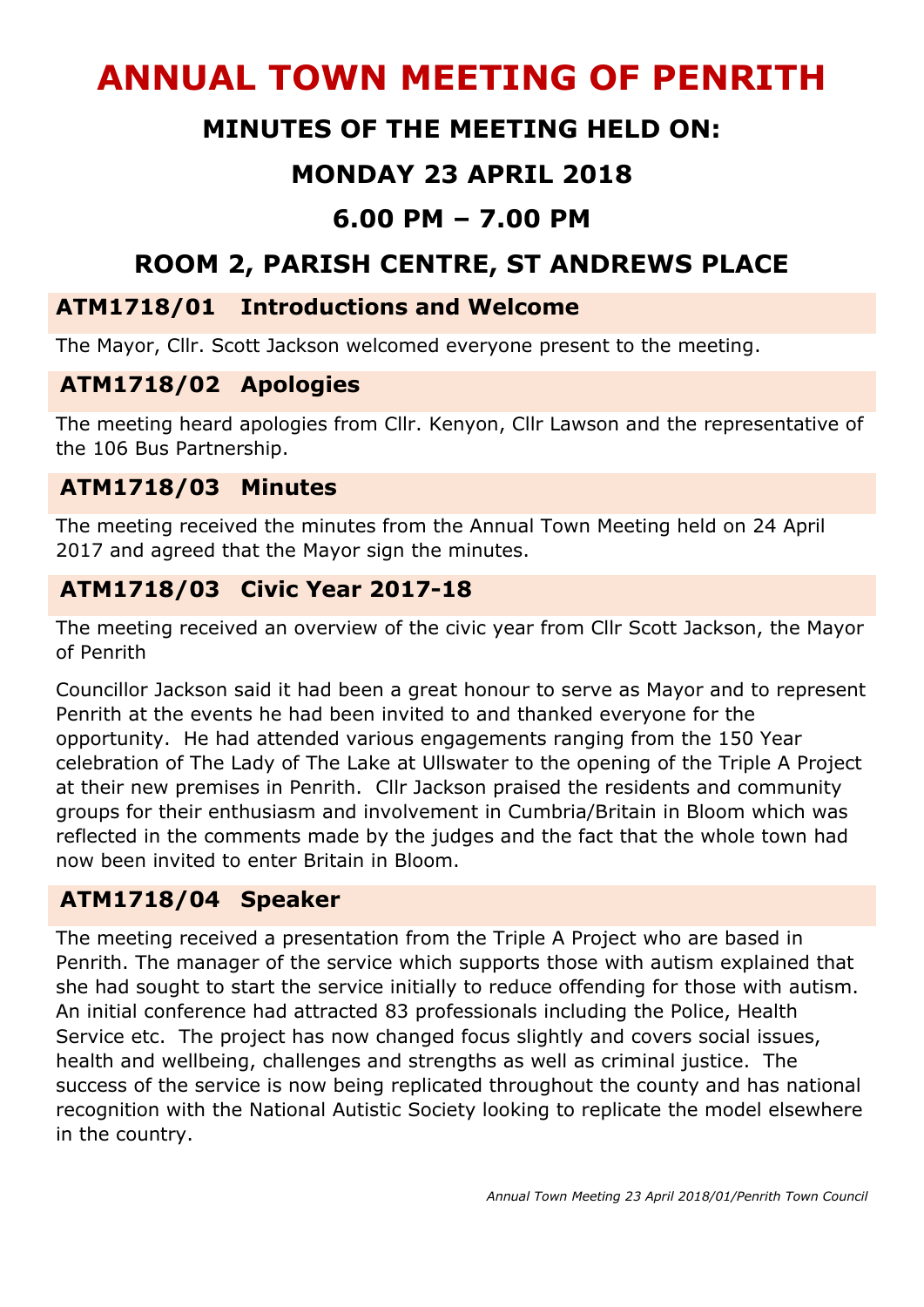Councillor Jackson thanked Triple A for their passion and vision in helping to make Penrith and the wider community a place where everyone could enjoy living.

## **ATM1718/05 Neighbourhood Plan**

Cllr. Baker, Chair of the Councils Neighbourhood Plan Group provided the meeting with an overview of the projects progress. It was explained that following the initial consultation a year ago, the group had considered all the responses and been working with the Planning Consultant to draw up policies and supporting actions that did not conflict with EDCs emerging Local Plan or national planning policies.

It was hoped that a draft document would be available shortly to enable more informal consultation to be undertaken before the process becomes more formalised. Following concern from a resident that there had been no public consultation on the proposals being made by EDC which had been in the local press, Councillor Baker assured those present that there would be consultation on the Neighbourhood Plan and urged everyone to get involved.

## **ATM1718/06 Grant Award Recipient Presentations**

The meeting received representations from:

- **Eden and South Lakeland Credit Union** explained that the funding provided had help fund promotional material which had led to an increase in enquiries for loans and greater footfall in the arcade office;
- **Penrith Beekeepers Association** stated that the funding had enabled them to purchase their own gazebo for use at events such as Apple Day at Acorn Bank to help educate and spread the message about the importance of bees;
- **Penrith Lions** had used the funding to support and expand the May Day celebrations, purchasing additional bunting and entertainment for the day;
- **Fairhill Community Group** explained that the funding had been invaluable in attracting matched funding from other sources to improve the play area. The field is attracting more use. The group are now looking to provide goal posts, an accessible patch for wheelchairs and pushchairs, benches and a wildflower area. They said they were looking forward to working with the Town Council who were now the owners of the field;
- **Eden Mencap** thanked the Town Council for its support and provided the good news that they had now purchased their building. The next step would be to upgrade it to make it fit for purpose and to enable the building to be shared with the wider community;
- **Penrith Chamber of Trade** had received funding for Penrith on a Plate (as part of the Food and Farming Festival) and for Penrith Goes Orange both of which drew people into the town;